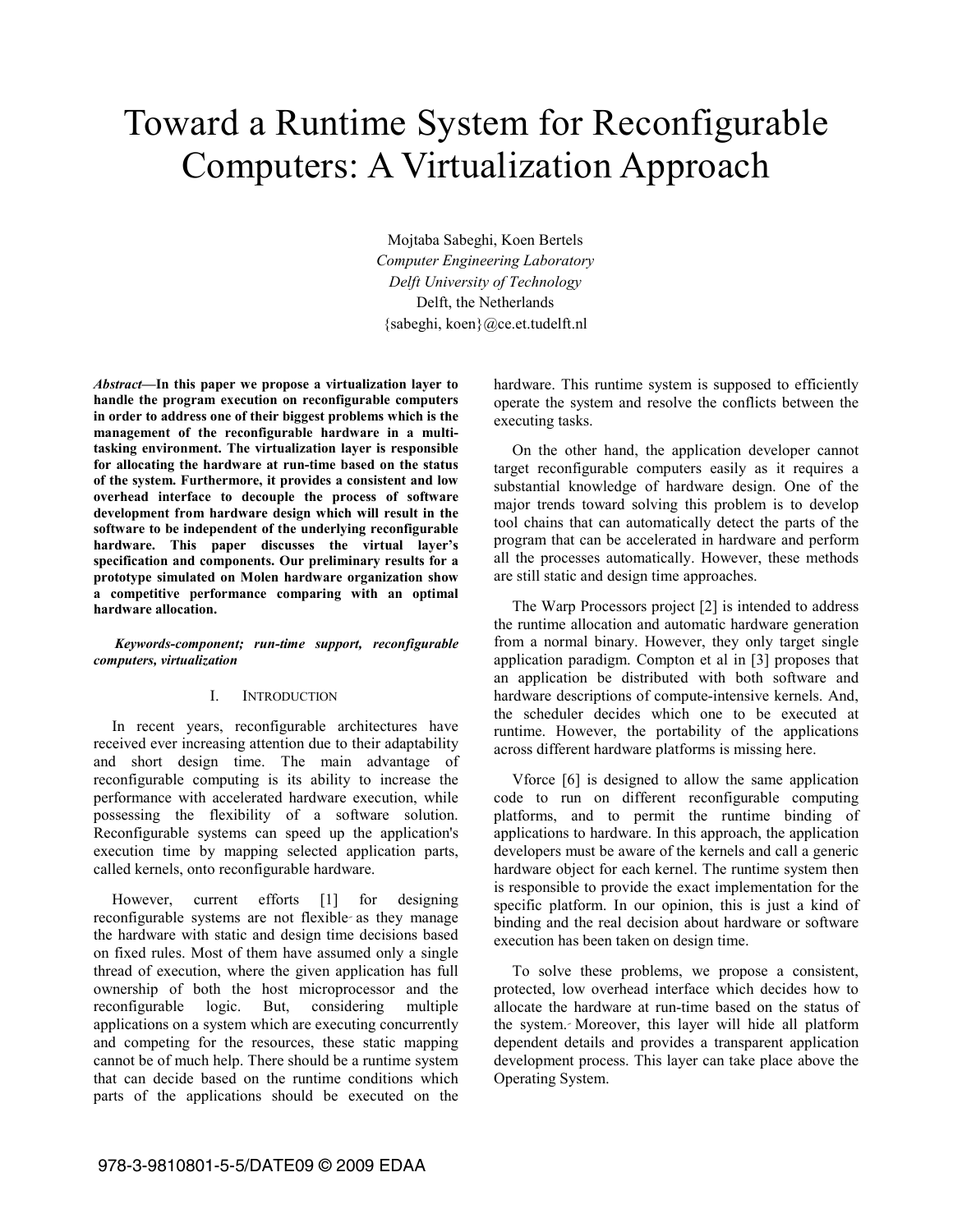In this paper, we use the Molen hardware platform [4] and Molen programming paradigm [5] for our discussion. However, the same approach can be applied on the other hardware platforms.

Molen is established on the basis of the tightly coupled co-processor architectural paradigm. Within the Molen concept, a general purpose core processor controls the execution and reconfiguration of reconfigurable coprocessors (RP), tuning the latter to various application specific algorithms. An operation, executed by the RP, is divided into two distinct phases: *set* and *execute*.-In the set phase, the RP is configured to perform the required operation and in the execute phase the actual execution of the operation is performed. This decoupling allows the set phase to be scheduled well ahead of the execute phase, thereby hiding the reconfiguration latency.

The Molen hardware organization as it is depicted in figure 1 consists of two parts; the general purpose processor (GPP) and the reconfigurable processor (RP) usually implemented on an FPGA. Another key component is the Arbiter which performs a partial decoding of the instructions received from the instruction fetch unit and issues them to the appropriate processor (GPP or RP). The Exchange Registers (XREGs) are used for data communication between the Core Processor and Reconfigurable Processor. Parameters are moved from the register file to the XREGs and the results stored back from the XREGs in the register file.



Fig. 1. Molen Hardware Organization

The rest of the paper is organized as follows. Section 2 describes the execution model in the proposed virtualization layer. Section 3 presents the components of the virtualization layer. Section 4 talks about the preliminary results follows by section 5 which conclude the paper.

# II. THE PROPOSED MODEL

The execution can take place either on the general purpose processor or on the reconfigurable processor based on the runtime dynamic condition. This decision is very dependent on the system and the metrics that need to be optimized. It can be performance, power consumption or a smaller footprint.

To be able to run on the reconfigurable hardware, the virtualization layer needs to inspect, analyze and do binary modification to the applications. The layer monitors the programs binary to find the computation intensive parts, the kernels, and if they can run on hardware, replace them with the call to the hardware implementation.

Once those replacements have been applied, the extracted kernels have to be implemented in hardware. This can be done either automatically with the help of a JIT compiler which converts the binary to the bitstream or using an available implementation from a library. A JIT Compiler generates considerable overhead and yet, there is no fast and reliable JIT compiler to translate the software binary to the reconfigurable hardware implementation. Therefore, having a library of the common kernels implemented for each hardware platform is a very good alternative. Besides, during the software installation process, new kernels which are needed by the application can be added to the library.

One of the problems with the library is the matching between the selected part in the application and the equivalent kernels in the library which offers the same functionality. As there is no good solution for functionality matching so far, we propose an alternative solution by assigning each kernel a unique identifier. The matching between the kernel in the application and the library can be based on this identifier.

However, this might impose an extra work on the programmers as they need to annotate their source code with these identifiers. To simplify this, we can also have a software class library equivalent to the hardware kernel library. Each kernel in the hardware library has a software implementation in the class library and the programmers can use this class library during the software development.

## III. THE LAYER COMPONENTS

Here, we describe the components of the virtualization layer depicted in figure 2: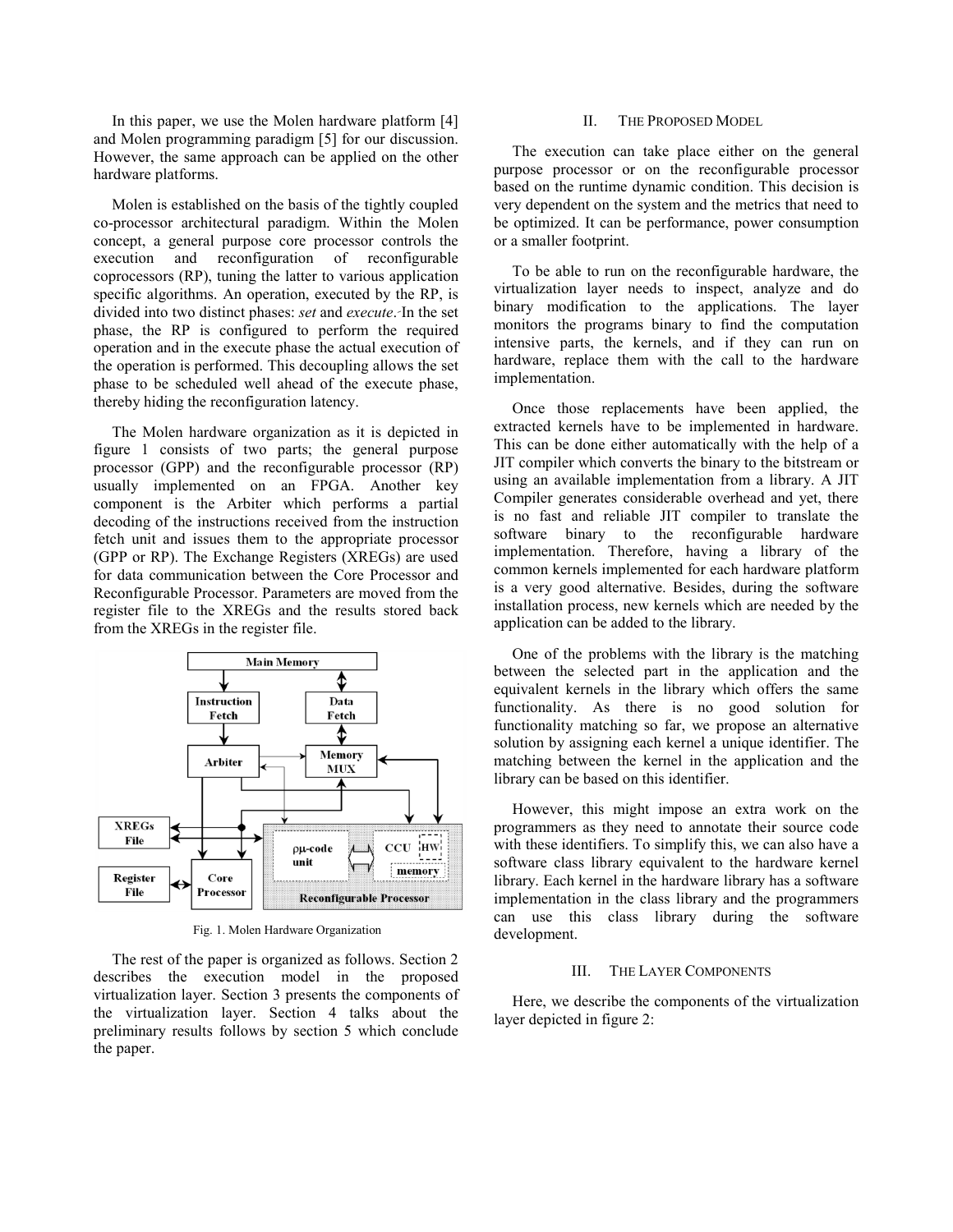

Figure 2. The Virtualization Layer Components

## *A. The Scheduler*

The goal is to end up with certain parts that can be accelerated on the RP and the remaining parts of the application will be executed on a regular general purpose processor. A 'part' of the application can be a whole function or procedure but it can also be any cluster of instructions that is scattered throughout the application.

During the program execution, the scheduler monitors the applications binary and intercepts the kernels. Then, it estimates the potential speedup that can be achieved when the kernels are executed on the reconfigurable hardware and estimates the initial cost of a hardware mapping. After that, based on the scheduling policy and considering other applications requirements, the scheduler decides how to allocate the hardware. Any scheduling policy can be used here for example the Most Frequently Used, the Best Speedup and the Multi Constraint Knapsack presented in [3].

Intercepting the kernels in run time is not a trivial task. It requires complex runtime profiling tools which might impose considerable overhead. Using design time information can be a viable alternative. The compiler at compile time can instrument the binary based on those information. Within the Molen programming paradigm [5], the set and execute instructions can be effectively used as a mean for instrumentation. However, these instructions do not configure or execute anything on the hardware although they are meant to do so. The set just informs the scheduler of a possible future call to a hardware and the execute instruction is a signal to the system to execute the hardware if that is possible. Both set and execute instructions includes the corresponding kernel identifier. Whenever the system encounters a set or an execute instruction, it invokes the scheduler to decide.

The scheduler can also utilize more complex scheduling policies. Those policies can be based on the information from the design time, information collected at runtime or even some heuristics. A good source of information from design time is the Configuration call graph (CCG) which shows the future of the system and can help in finding a near optimal schedule. The CCG is a directed graph presenting the kernels identified by the profiler. Each node in this graph contains the kernel identifier which uniquely identifies the kernel. The edges of the graph represent the dependencies between the configurations within the application.

## *B. The Profiler*

The Profiler continually tracks the application behavior and records statistics such as the number of references to one kernel. These statistics when combined with the scheduling policy, are used to determine where, when and how to execute the kernels (hardware or software). In addition, the profiler can be used to find the kernels. The profiler must log the collected data in very fast and efficient data structures because retrieving them should not put any burden to the system performance.

# *C. The Transformer*

The transformer replaces the software implementation of the kernel with a call to the hardware. In fact, it uses a binary rewriting mechanism and can again impose considerable overhead. This mechanism has to assure the correct input/output parameters transfer. However, within the Molen programming paradigm, we propose a mechanism which does not require binary rewriting. The